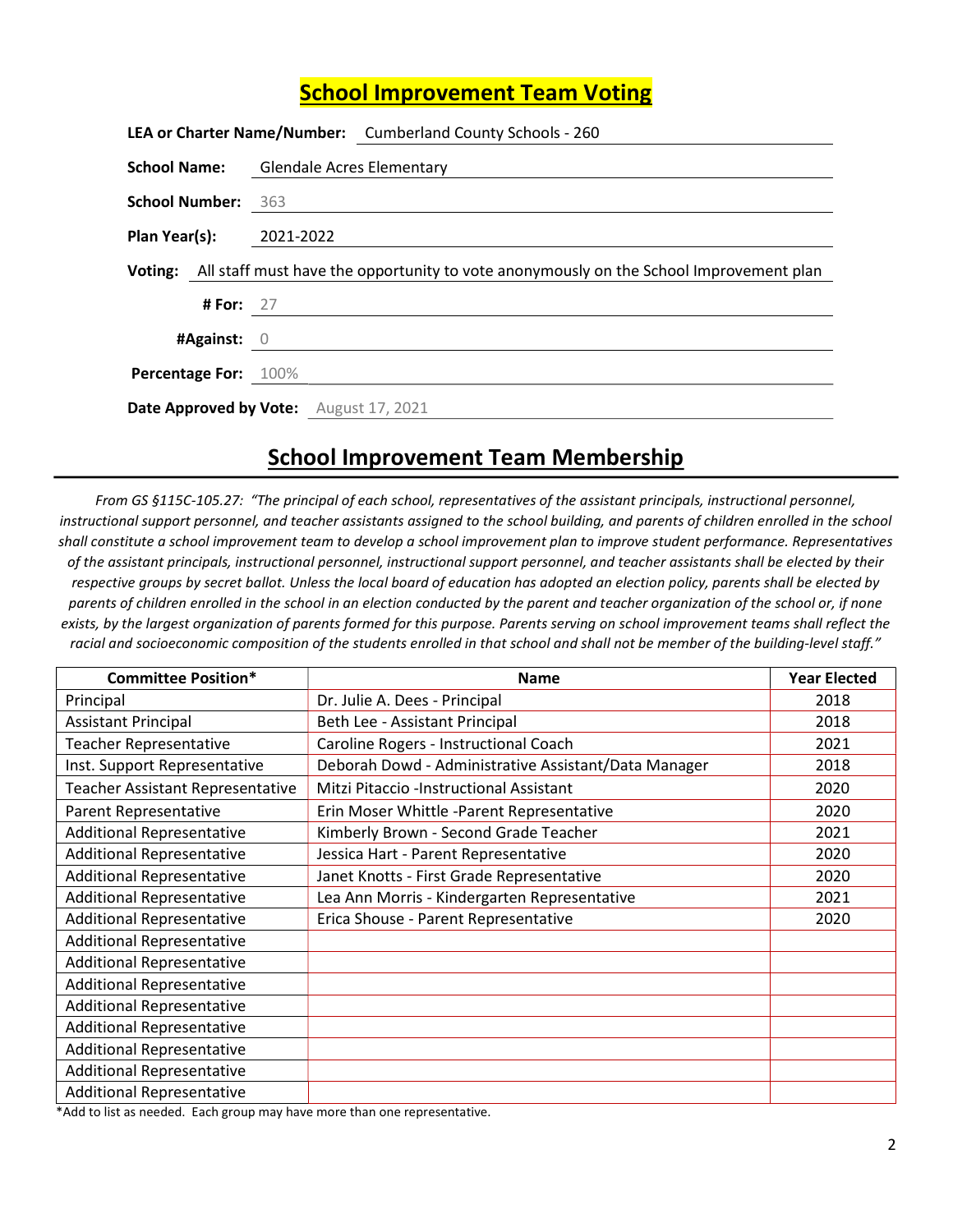## **Title II Plan**

| Instructions: Complete each cell highlighted in red (content controls will also appear in red when you hover the cursor |                                                                                                                                                                                                                                                                                                                                                                                                                                                                                                                             |               |  |  |  |  |  |  |
|-------------------------------------------------------------------------------------------------------------------------|-----------------------------------------------------------------------------------------------------------------------------------------------------------------------------------------------------------------------------------------------------------------------------------------------------------------------------------------------------------------------------------------------------------------------------------------------------------------------------------------------------------------------------|---------------|--|--|--|--|--|--|
| over them). Refer to the SAMPLE Title II Plan located on page 5 for examples.                                           |                                                                                                                                                                                                                                                                                                                                                                                                                                                                                                                             |               |  |  |  |  |  |  |
| School:<br><b>Glendale Acres Elementary</b>                                                                             |                                                                                                                                                                                                                                                                                                                                                                                                                                                                                                                             |               |  |  |  |  |  |  |
| 2021-2022<br>Year:                                                                                                      |                                                                                                                                                                                                                                                                                                                                                                                                                                                                                                                             |               |  |  |  |  |  |  |
|                                                                                                                         |                                                                                                                                                                                                                                                                                                                                                                                                                                                                                                                             |               |  |  |  |  |  |  |
|                                                                                                                         | <b>Description of the Plan</b>                                                                                                                                                                                                                                                                                                                                                                                                                                                                                              |               |  |  |  |  |  |  |
| <b>Purpose:</b>                                                                                                         | The purpose of this plan is to provide a detailed description of staff development<br>expenditures.                                                                                                                                                                                                                                                                                                                                                                                                                         |               |  |  |  |  |  |  |
| <b>Budget Amount</b>                                                                                                    |                                                                                                                                                                                                                                                                                                                                                                                                                                                                                                                             | <b>AMOUNT</b> |  |  |  |  |  |  |
| <b>Total Allocation:</b>                                                                                                |                                                                                                                                                                                                                                                                                                                                                                                                                                                                                                                             | \$1462.00     |  |  |  |  |  |  |
|                                                                                                                         |                                                                                                                                                                                                                                                                                                                                                                                                                                                                                                                             |               |  |  |  |  |  |  |
| <b>Budget Breakdown</b>                                                                                                 | Briefly describe the title of and purpose for this staff development:                                                                                                                                                                                                                                                                                                                                                                                                                                                       |               |  |  |  |  |  |  |
| <b>Staff Development 1</b>                                                                                              | In order to ensure consistency across the grade levels, a 1/2 day professional<br>development will occur for all teachers to participate in curricular, TRC, written<br>comprehension and data aggregation to meet the individual needs of students and<br>increase student achievement. In addition, monies will be allotted for reimbursement<br>to staff members to participate in professional development. These monies will be<br>used for professional development registration, substitutes and training materials. |               |  |  |  |  |  |  |
|                                                                                                                         | <b>DESCRIPTION</b>                                                                                                                                                                                                                                                                                                                                                                                                                                                                                                          | <b>AMOUNT</b> |  |  |  |  |  |  |
| <b>Personnel:</b>                                                                                                       | 11 substitutes for 1/2 day @ \$48.50 each                                                                                                                                                                                                                                                                                                                                                                                                                                                                                   | \$533.50      |  |  |  |  |  |  |
| <b>Training Materials:</b>                                                                                              |                                                                                                                                                                                                                                                                                                                                                                                                                                                                                                                             |               |  |  |  |  |  |  |
| <b>Registration/Fees:</b>                                                                                               | <b>Registration / Training Fees</b>                                                                                                                                                                                                                                                                                                                                                                                                                                                                                         | \$928.50      |  |  |  |  |  |  |
| Travel:                                                                                                                 |                                                                                                                                                                                                                                                                                                                                                                                                                                                                                                                             |               |  |  |  |  |  |  |
| Mileage/Airfare:                                                                                                        |                                                                                                                                                                                                                                                                                                                                                                                                                                                                                                                             |               |  |  |  |  |  |  |
| Lodging/Meals:                                                                                                          |                                                                                                                                                                                                                                                                                                                                                                                                                                                                                                                             |               |  |  |  |  |  |  |
|                                                                                                                         |                                                                                                                                                                                                                                                                                                                                                                                                                                                                                                                             |               |  |  |  |  |  |  |
| <b>Consulting Services:</b>                                                                                             |                                                                                                                                                                                                                                                                                                                                                                                                                                                                                                                             |               |  |  |  |  |  |  |
| <b>Follow-up Activities:</b>                                                                                            |                                                                                                                                                                                                                                                                                                                                                                                                                                                                                                                             |               |  |  |  |  |  |  |
|                                                                                                                         | Total for staff development 1:                                                                                                                                                                                                                                                                                                                                                                                                                                                                                              | \$1462.00     |  |  |  |  |  |  |
|                                                                                                                         |                                                                                                                                                                                                                                                                                                                                                                                                                                                                                                                             |               |  |  |  |  |  |  |

Budget Breakdown Briefly describe the title of and purpose for this staff development: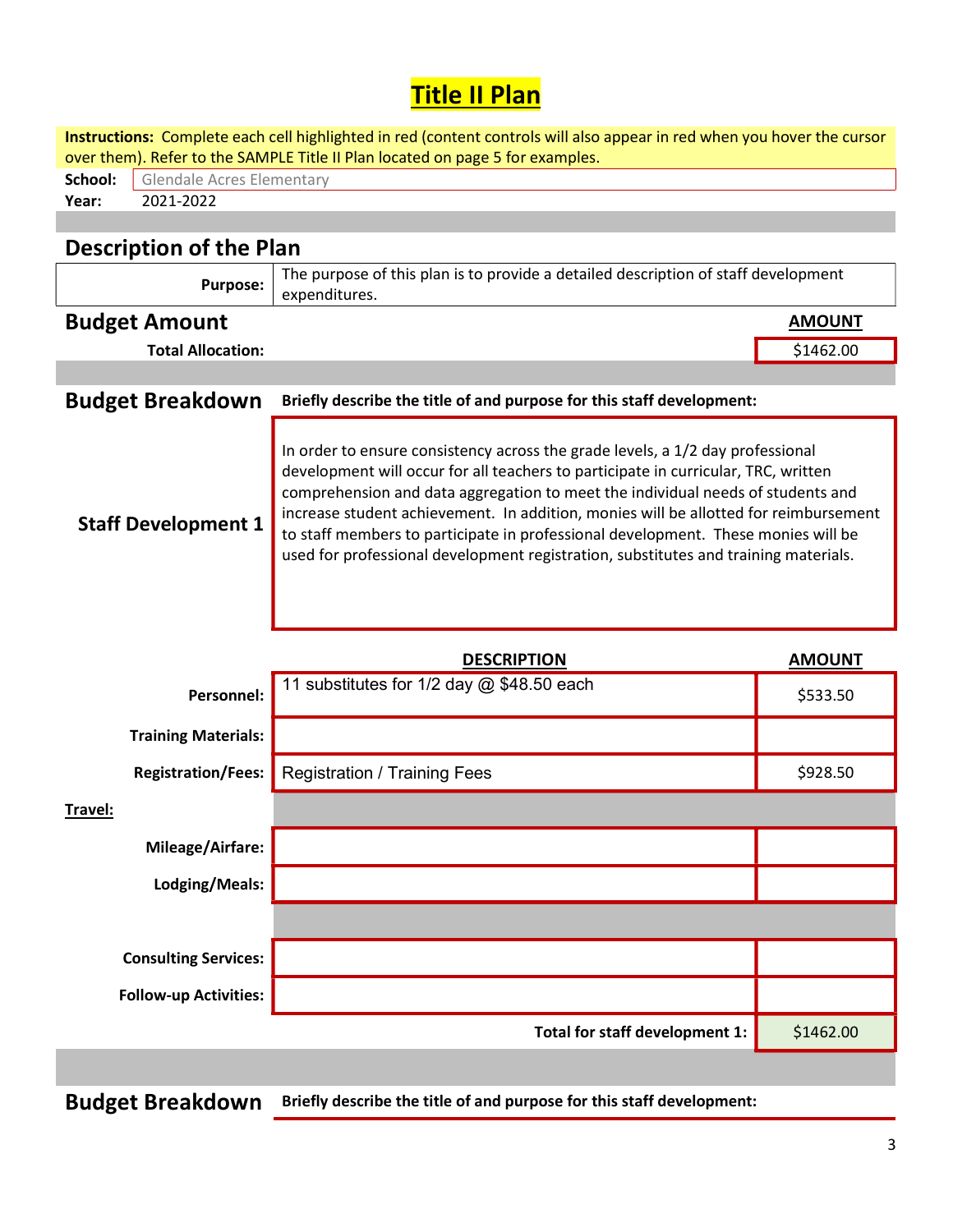